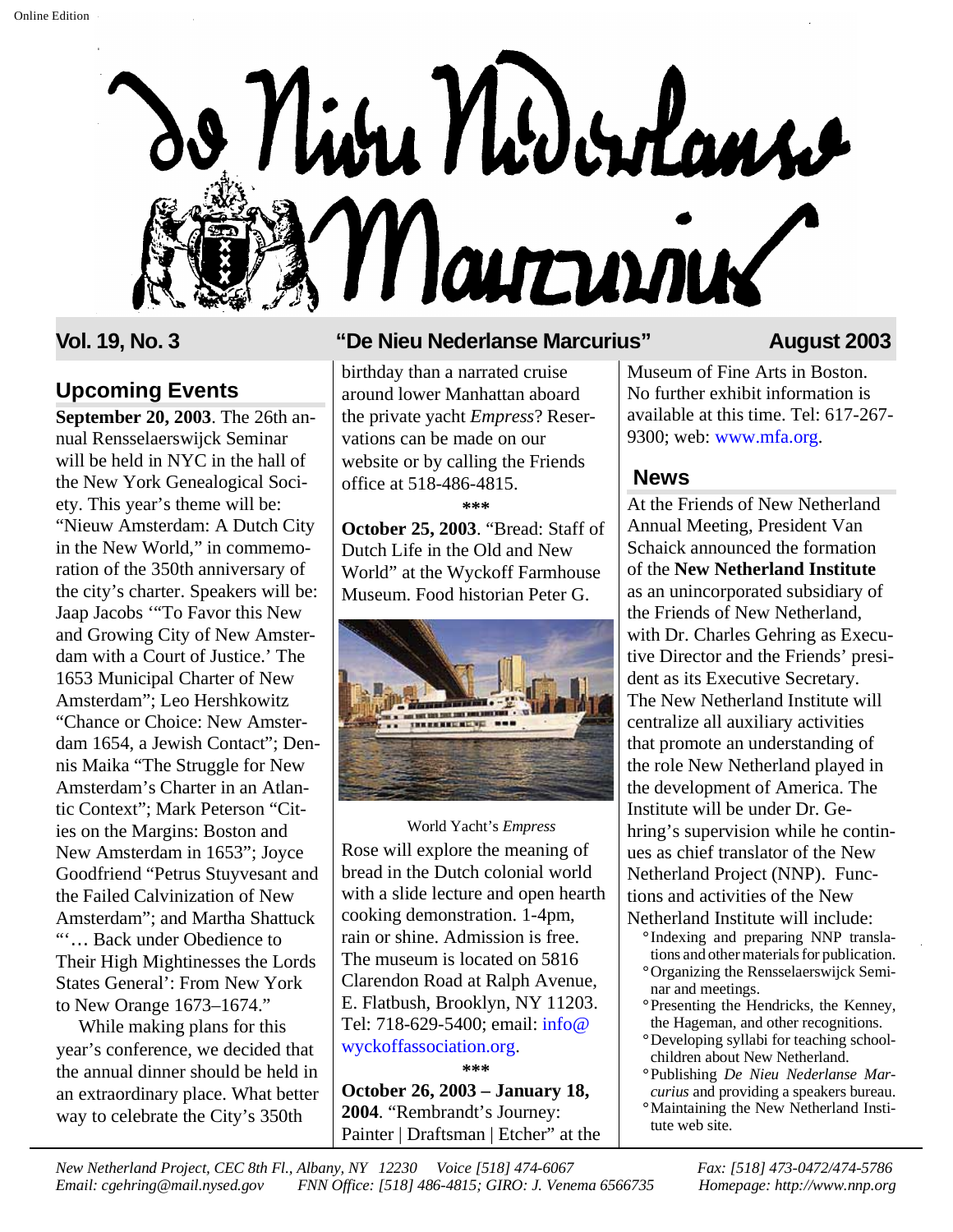### **Annual Giving - Donations of private donors, corporations, organizations, foundations and institutions.**

We would like to extend our gratitude to all supporters who have generously contributed to the New Netherland Institute. The following list recognizes your gifts received between July 1st, 2002 and June 30th, 2003. Foundations, corporate donors, organizations and institutions appear in italics.

**Sustaining Friend** (up to \$100) Mrs. Kay Ables Dr. Donna Barnes Kenneth Barricklo Ennius Bergsma Marguerite Berger Coen Blaauw Pieter Blonk Dr. Patricia Bonomi Charles Boylen Jonanna Bull George Burger Dr.& Mrs. W.D. Burbanck Jean & Clesson Bush Gloria Carbaugh Marie Carlson Eugene Church D. C. Clagett Harry Collins D. Conway Marlene Davidson Renee Damen John Decker Kevin & Lynne Denton Donald & Carol Derr Leo de Wys Carol Boyce Dudik Firth H. Fabend James Folts Arthur Fontijn Charles Franklin Mark Guillet Susan Golz Robert Greene Richard Gregg Bradley Griffin Joseph Halpern Lee Haring Karen S. Hartgen Susan Haswell Syble Haswell

Myron Hermance Jessica Honig Mr. & Mrs Alton Hotaling Louise Huber Lois & Paul Huey Mary Ellen Johnson Roy Jonkers Stanley Keasel C. J. M. Kramers Jessica Kross A. Lackey Laura Lee Linder *Mohawk Valley Heritage Corridor* Henry Judson Moore Arthur Newkirk Betty & Victor Nuovo J. Ostrander Paul Palen Katharine Potter Mary Rifkin Richard Rijskamp Robert Schenck Arthur O. Schilp Jaap Schipper James O. Schuyler James F. Sefcik Rev. Louis O. Springsteen Mr. & Mrs.William Starna Dr. Susan Staffa John & Marion Stevens Gaynell Stone Nancy Stoving Harriet Strauss Lea & Jochanan S. Taytelbaum Earl Van Alstine D. Van Curler Peter Vandegrift Jeroen van den Hurk Hariet van den Munckhof-Vedder Peter Van Dyke Jos van der Linde

Mary E. van Gorden Maarten van Hengel William Van Winkle Adriana Van Zwieten David William Voorhees Jack Vorhies Howard and Marilyn Vreeland Janet Walker Joseph Ward W. B, Weeks James Williams John F. Wing Langdon Wright Gilbert Zuylen

**Burgher** (\$100+) Beatrice Barricklow McWilliams George M. Belzer Cynthia Broth Biasca William B. Bogardus Andrew Brink Mr. & Mrs. Thomas E. Burke Robert G. Comegys Mary Jane Crotty Hubert de Leeuw Shirley Dunn Daniel & Nancy Gamber Sarah Gronim Dr. H.J.C. Jacobs Dorothy Koenig Alan LaRue John Lansing Harry Macy Gusta McMorrow Richard Mooney John Moore John & Mary Murrin A. E. Newkirk William T. Reynolds Peter Ten Eyck Fred Tubbs

William vanden Heuvel Robert & Lori Van Vranken Howard and Marilyn Vreeland Mrs. A. O. Vietor Harold Vroman David Wanzer Joseph Ward Dr. Theodore Wright Jr.

**Magistrate** (\$500+) Gerald Auten Phoebe Bender George Damiano Marilyn & Peter Douglas *The Society of Daughters of Holland Dames Fred Tibbitts & Associates* Ed C. Vandenburgh William Brinson Weeks Charles Wendell Kendall J. Zeliff, Jr,

**Burgomaster** (\$1000+) *The Consulate General of the Netherlands Colonial Lords of Manors in America*  Dr. Andrew Hendricks Elisabeth P. Funk Jane & Kenneth Moriarty Peter Paulson John & Sally van Schaick

**High Councilor** (\$3000+) *Lucius N. Littauer Foundation*

**Director General** (\$5000+) Mary Van Orsdol

**Benefactor** (\$10,000+) Dr. William & Erica Steffee *H. L. Funk Consulting*

We also wish to thank all of you who have shared your interest in the New Netherland Institute through annual membership contributions and other kinds of support. We are truly grateful for your dedication. All gifts to the annual giving campaign and membership contributions are 100% tax-deductible.

- **°**Establishing relations with academic institutions for New Netherland coursework.
- **°**Accepting interns and providing a senior scholar's position.
- **°**Providing a data base and clearinghouse for New Netherland resources.

The primary responsibility of the Friends of New Netherland (FNN) will continue to be funding the NNP and supporting the publication of its translations. To achieve this, the Friends will maintain a contributing membership and seek donations from foundations, corporations and historical and genealogical associations.

#### **\*\*\***

The latest issue of the *Journal of American History*, a publication of the Organization of American Historians, features an exhibition review of Historic Cherry Hill's tour, "The Rankins of Cherry Hill: Struggling with the Loss of their World." The tour has also been honored with an Award of Merit from the Upstate History Alliance. **Cherry Hill** is located at  $531\frac{1}{2}$  S. Pearl Street, Albany. The historic site is openApril-December; closed Mondays and major holidays. For tour hours call: 518-434-4791;

web: www.historiccherryhill.org. **\*\*\***

The *Golden Re'al*, a hundred year old Dutch sailing barge is lying at anchor in Athens, NY from 14 through 24 August and is open for visits during the New Netherland festival in the village. From Athens the *Golden Re'al* will sail to Amsterdam, NY.

### **Reunion**

The Association of Blauvelt Descendants announces its 77th annual meeting. It will be held September 19-20 at St. Thomas

*New Netherland Project, CEC 8th Fl., Albany, NY 12230 Voice [518] 474-6067 Fax: [518] 473-0472/474-5786 Email: cgehring@mail.nysed.gov FNN Office: [518] 486-4815; GIRO: J. Venema 6566735 Homepage: http://www.nnp.org*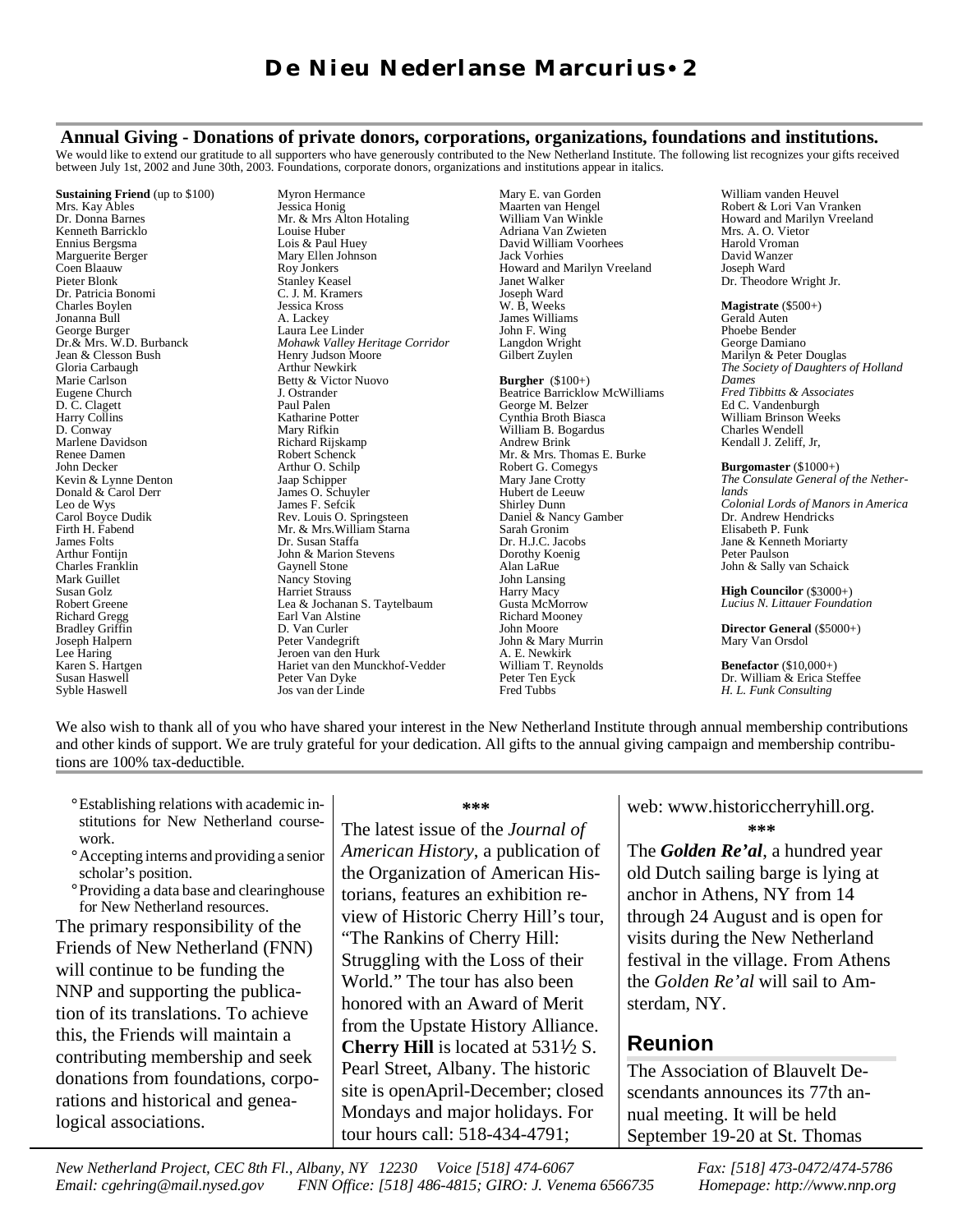Aquinas College in Sparkill, NY. For further information go to: [www.blauvelt.org.](http://www.blauvelt.org)

## **News from the FNN**

The Board of Trustees of the **Friends of New Netherland** met on Saturday, June 14, 2003 at the Slingerland House in Feura Bush, NY. Much of the meeting was devoted to matters pertaining to the Rensselaerswijck Seminar and the Dinner. Nominating Committee chair and vice-president Charles Wendell reported that Greta Wagle has consented to serve on the Board of Trustees and moved to appoint her to an interim term, effective immediately, until January 2004. The motion was passed unanimously. Ms. Wagle, who for many years has assisted the Project and the Friends, notably in Seminar preparation, administration, and fund raising, presented a detailed proposal for a historical exhibit on Dutch heritage at the State University Plaza Gallery in 2005 or 2006. A motion to support a joint effort of the New Netherland Institute with SUNY Central to mount such an exhibit on Dutch

heritage was passed unanimously. Charles Gehr-ing as executive director of the Institute will form a committee.

After lunch about 40 members of the Friends of New Netherland gathered in the living room for the presentation of the Alice P. Kenney Award to Howard L. Funk, volunteer webmaster for the New Netherland Project and the Friends of New Netherland/New Netherland Institute. Established in honor of the distinguished scholar of the early period of American history and the Dutch contribution to American society, this annual Award recognizes significant contributions to colonial Dutch studies. Dr. Charles Gehring, expressed his appreciation for Mr. Funk's design and maintenance of the website, especially for his creativity and technical support in installing Russell Shorto's Virtual Tour of New Netherland, an important and educational addition to the site, and for his constant availability to render advice and assistance regarding the Project's technical issues. John van Schaick, President

of the Friends of New Netherland, presented the Award. The ceremony was followed by a reception and the opportunity to tour the Slingerland house—a rare historic treasure.

Elisabeth Funk | 7 Diane Court | Katonah, NY | [epf@hlfunk.com](mailto:epf@hlfunk.com)

### **Publications**

Historian **Dr. Joyce D. Goodfriend**, who is chair of the Hendricks Award committee and speaker at our Rensselaerswijck Seminar this September, has an article entitled "The Souls of African American Children: New Amsterdam" in the on-line journal called *Common-Place*. In the article Goodfriend poses the question: "Why would clergymen of the Reformed church use their office to baptize the offspring of men and women claimed as property by the Dutch West India Company, the premier slave-trading company of the 17th century?" To access the article go [to www.common](http://www.common-place.org)place.org; then simply find Nieuw Amsterdam on the map and click.

# **Totidem Verbis**

As in 2001 our weekend Seminar program will take us to the South Street Seaport Museum for Sunday morning activities. In addition to breakfast at the SSSM and a narrated walk along Wall Street (which is also celebrating its 350th anniversary) we will tour the historic buildings called Schermerhorn Row, which make up a significant part of the SSSM complex. In order to prepare you for the tour, following is an article by Glenn Collins entitled "New Body for a Seaport's Soul, At Maritime Museum's Remade Home, Old Walls Talk," published in the Metro Section of the New York Times, July 3, 2003. [Special thanks to our Friend Richard Mooney for making this reprint possible.]

Call it the city's original world trade center.

Nearly two centuries ago, the merchant Peter Schermerhorn began constructing a row of commercial buildings in a speculative Fulton Street development that was to house Manhattan's first collection of traders, importers and counting houses only steps away from the city's busiest piers.

Now those original Federal style brick commercial buildings of Schermerhorn Row as well as tantalizing, venerable remnants of the thriving businesses that inhabited them are being reclaimed as components of a \$21 million new South Street Seaport Museum complex. Construction crews are toiling to make the buildings' hidden spaces and artifacts visible to the public for the first time when

the museum opens this fall.

Peter Neill, president of the museum, said it would display "not only firsthand evidence of the maritime enterprise that built American trade, but also the acculturation process for immigrants, which established the diversity of our population."

Thomas Bender, professor of history at New York University, said that in the early 1800's, the seaport was nothing less

*New Netherland Project, CEC 8th Fl., Albany, NY 12230 Voice [518] 474-6067 Fax: [518] 473-0472/474-5786 Email: cgehring@mail.nysed.gov FNN Office: [518] 486-4815; GIRO: J. Venema 6566735 Homepage: http://www.nnp.org*